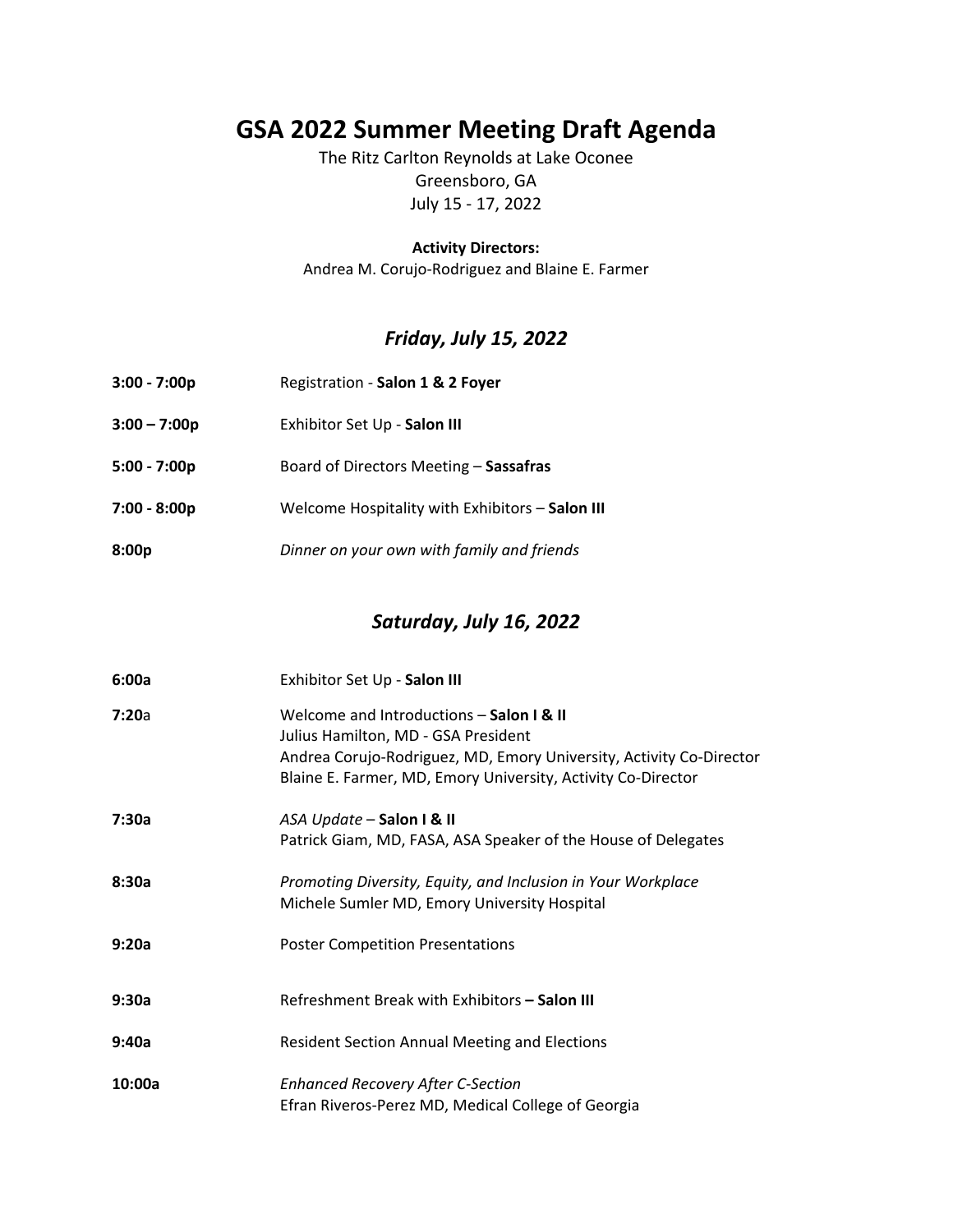| 10:50a         | <b>Poster Competition Presentations</b>                                                                                                                                                                                                                                                                                                                       |
|----------------|---------------------------------------------------------------------------------------------------------------------------------------------------------------------------------------------------------------------------------------------------------------------------------------------------------------------------------------------------------------|
| 11:00a         | Preserve the Anesthesia Care Team to Protect Patients - Panel Presentation<br>Derek Norton, Moderator<br>Senator Ben Watson MD, Chair, Health and Human Services Committee<br>Patrick Giam MD, ASA Speaker of the House<br>Julius Hamilton MD, FASA, GSA President<br>Jason Hansen, JD, ASA Director of State Affairs                                         |
| 11:50a         | <b>Poster Competition Presentations</b>                                                                                                                                                                                                                                                                                                                       |
| 12:00p         | Title Disclosure Informs and Equips Patients - Panel Presentation<br>James E. "Jet" Toney, GSA Executive Secretary, Moderator<br>Sen. Ben Watson MD, Chair, Health and Human Services Committee<br>Patrick Giam MD, ASA Speaker of the House<br>Amanda Brown MD, Chair, GSA Committee on Government Affairs<br>Jason Hansen JD, ASA Director of State Affairs |
| 1:00p          | Meeting Adjourned/Lunch with family and friends                                                                                                                                                                                                                                                                                                               |
| $1:00 - 3:00p$ | <b>GAAA Board of Directors Meeting</b>                                                                                                                                                                                                                                                                                                                        |
| $3:00 - 3:30p$ | Annual Family Ice Cream Social (Sponsored by the GAAA)                                                                                                                                                                                                                                                                                                        |
| $5:30 - 7:00p$ | <b>Evening Reception</b>                                                                                                                                                                                                                                                                                                                                      |

# *Sunday, July 17, 2022*

| $6:30 - 7:30a$ | Registration/Breakfast with Exhibitors - Salon 1 & 2 Foyer & Salon III                                                   |
|----------------|--------------------------------------------------------------------------------------------------------------------------|
| 7:00 - 7:30a   | General Business Meeting for GSA Members - Salon I & II                                                                  |
| 7:30a          | Pediatric Regional Anesthesia: A refresher and updates on practice<br>Jamie Kitzman MD, Children's Healthcare of Atlanta |
| 8:30a          | Point of Care Ultrasound for Anesthesiologists<br>Babar Fiza MD, Emory University Hospital                               |
| 9:30a          | Refreshment Break with Exhibitors – Salon III                                                                            |
| 10:00a         | <b>Emerging Equipment and Techniques in Airway Management</b><br>Jimmy Ma MD, Emory University Hospital Midtown          |
| 10:45a         | <b>Meeting Adjourned</b>                                                                                                 |